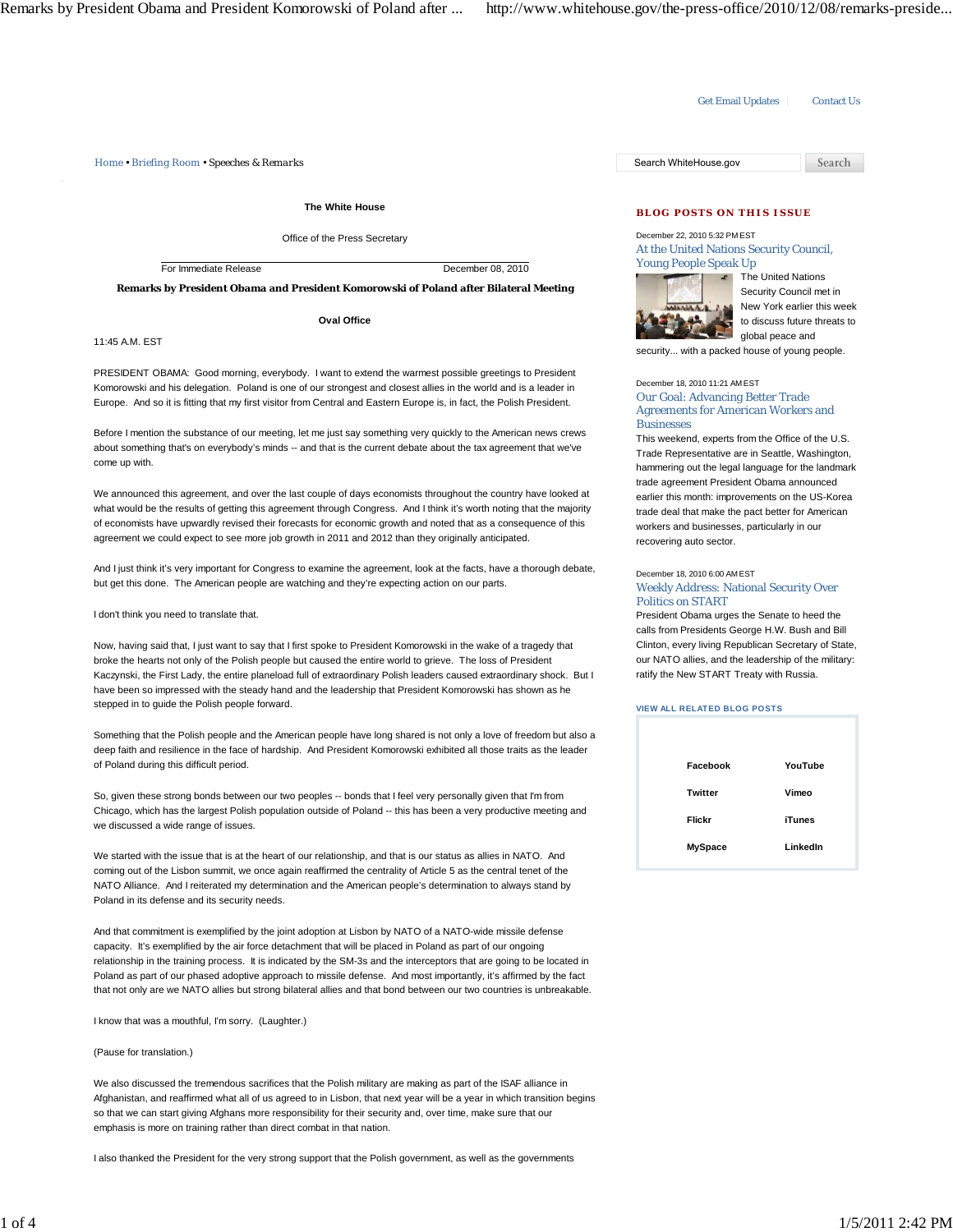throughout Eastern Europe and Central Europe have shown towards the New START treaty. As we embark on a debate of that treaty in the United States Senate, I indicated to him how important it was for U.S. senators to hear from those who are Russia's neighbors that they feel it is very important to make sure that the New START treaty is ratified so that we can continue the verification process that is so important in reducing risks throughout that region.

And finally, because our relationship is not restricted to security, we discussed a range of economic issues, as well, including Polish leadership on energy independence issues in Central and Eastern Europe. And we also discussed Poland's leadership as a key democracy and how it can help its neighbors to continue down a path of greater freedom and greater openness and transparency.

This year we mark the 30th anniversary of Solidarity. And all those around the world remember how inspired we were by the brave Poles who sought their freedom, including a young -- or younger -- President Komorowski, who, himself, was imprisoned. And we continue to draw inspiration from the tremendous strides that Poland has made. We continue to deeply appreciate the strong friendship between our two countries.

And I'm so grateful to President Komorowski for having come here today because it is one more reaffirmation that our alliance is strong and will continue to be strong for decades to come.

PRESIDENT KOMOROWSKI: (As translated.) Mr. President, ladies and gentlemen, I would like to express the absolute same perspective on what happened in Lisbon. This goes both for the full acceptance of the arrangements by NATO as to the future of Afghan operation. And first and above all, this is about the reaffirmation of the significance of Article 5 Washington treaty.

And we agreed that what happened in Lisbon was the renewal and the reaffirmation of the internal cohesion of the Alliance and also the sense of the existence of NATO as the Alliance as going to defend the territorial integrity of its member states.

And this is also connected with the reaffirmation of the necessity to implement the language from the contingency plans in the forms of exercises, also NATO infrastructure in the territory of the member states. And an element of this is also the American activity and presence in the form of the military participation both in Europe and in Poland.

NATO now plays new roles, but it does not reject its old role, which continues as fundamental for its future. I allowed myself to illustrate this to President Obama in a very illustrative way, a very picturesque way. I simply said that if we are to go hunting very far away from our house, we have to be absolutely sure that our house, our women and our children are well guarded. And then you hunt better.

And I also wanted to say that this is needed to renew and reaffirm good Polish-American relations. And the fundament of these relations is both American and Polish love for freedom. And we want also to make sure that this reaffirmation is a visible sign that these relations, instead of some difficulties underway, are getting stronger and not weaker.

And thirdly, I wanted to say also that we talked about something that is very important for creating very good texture for the cooperation between the United States and Poland. Poland is economically successful. We are the only country that has kept positive GDP growth in Europe. We want to see the greatest interest and the activity of the American capital in Poland.

However, on the principles of healthy competition, because I am absolutely convinced that as in other areas of our life, in economy, it also stands true good competition is always good.

And the last thing but is also very important is the Polish attitude to the current issues, which are very important from the perspective of the security of our world. Poland supports and fully accepts the aspiration for the ratification of the New START because we believe that this is the investment in a better and safer future. And this is also the investment in the real control over the current situation.

If you live just next door with somebody for 1,000 years, it is not possible to reset all the past relations using just one push of the reset button. We are not able to fully reset and delete 1,000 years of uneasy history with Russians. But we do not want to be an obstacle; we want to be a help in the process of resetting the relations between the Western world with Russia. We want to invest in relations with Russia.

Two days ago in Poland we had a visit of President of the Russian Federation Medvedev. And it is our very open will, our greatest conviction and open heart with which we want to invest in better relations with Russia.

But we also are absolutely sure of this old Russian proverb, "You have to have the confidence but you also have to verify," because then, perhaps at the end of the process we will also push the reset button after 1,000 years of our history. And this is what we would like to have very much.

PRESIDENT OBAMA: Thank you so much.

So we've got time for two questions. I think on the American side I'm going to call on Bill Plante.

Q Mr. President, now that you've negotiated with the Republicans, are you willing to negotiate with the Democrats who think they've -- that you've betrayed them on the tax package? And when you talked to the Republicans, did they give you any assurances that they would take up START and "don't ask" in the lame duck?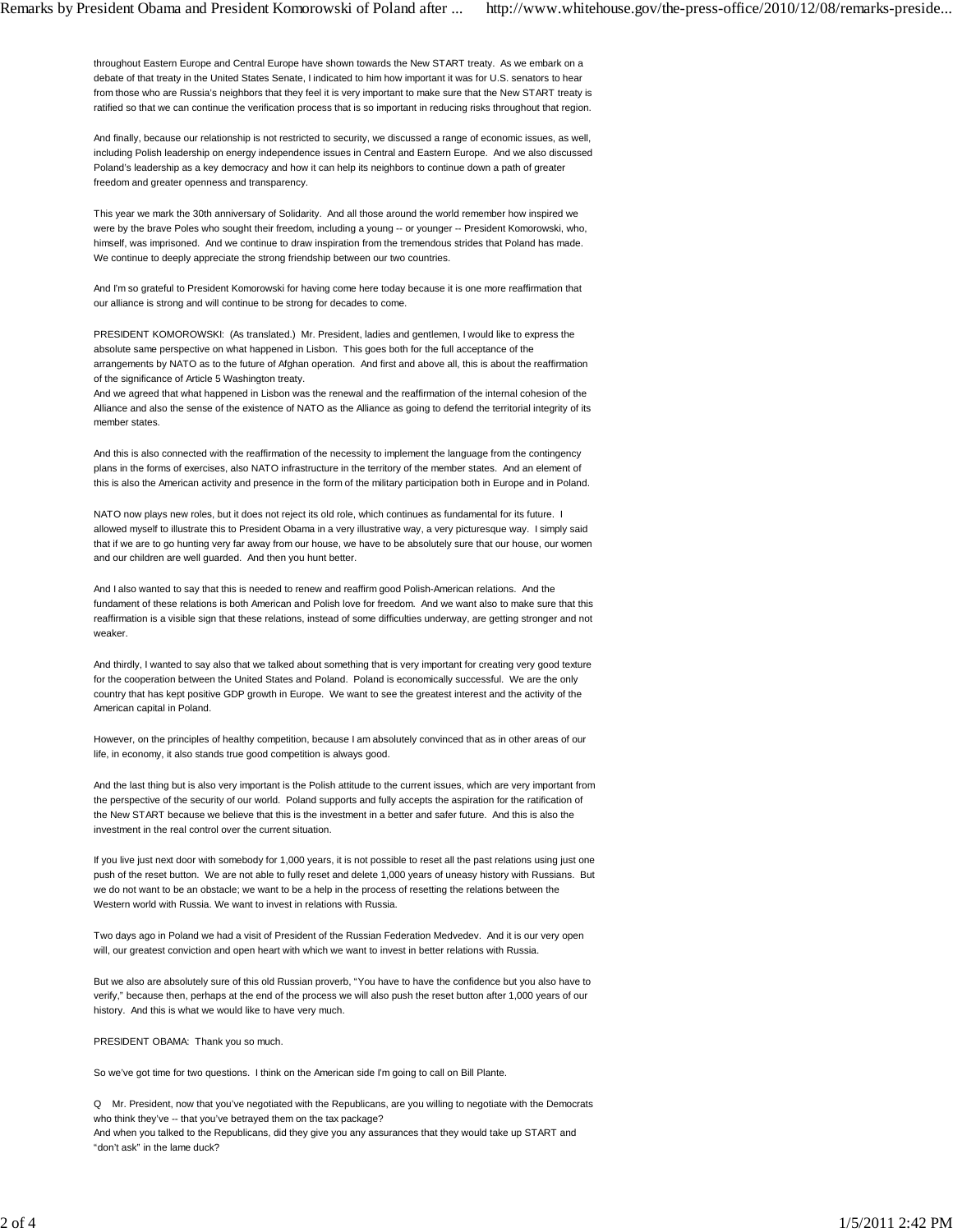PRESIDENT OBAMA: Well, first of all, Bill, I think it is inaccurate to characterize Democrats writ large as feeling "betrayed." I think Democrats are looking at this bill, and you've already had a whole bunch of them who said this makes sense. And I think the more they look at it, the more of them are going to say this makes sense.

As I've indicated, you've just had economists over the last 24, 48 hours examine this and say this is going to boost the economy, it is going to grow the economy, it is going to increase the likelihood that we can drive down the unemployment rate. And it's going to make sure that 2 million people who stand to lose unemployment insurance at the end of this month get it; that folks who count on college tax credits or child tax credits or the Earned Income Tax Credit, that they're getting relief; and that tens of millions of Americans are not going to see their paychecks shrink come January 1st.

So this is the right thing to do. I expect everybody to examine it carefully. When they do, I think they're going to feel confident that, in fact, this is the right course -- while understanding that for the next two years we're going to have a big debate about taxes and we're going to have a big debate about the budget and we're going to have a big debate about deficits. And Republicans are going to have to explain to the American people over the next two years how making those tax cuts for the high end permanent squares with their stated desire to start reducing deficits and debt.

I don't think that formula works. But they'll have the opportunity to make the case. I'll have the opportunity to make the case that we've got to have tax reform; that we've got to simplify the system; that we do have to cut spending where it makes sense. But we're also going to have to make sure that we've got a tax code that is fair and that looks after the interest of middle-class Americans and continues to grow the economy.

With respect to START, I feel confident that when you've got previous secretaries of state, defense, basically the entire national security apparatus of previous Democratic and Republican administrations, our closest allies who are most impacted by relations with Russia, and as President Komorowski indicated, have a thousand years of uneasy relations with Russia, saying that the New START treaty is important, that we are going to be able to get it through the Senate.

That's not linked to taxes. That's something that on its own merits is close to get done -- needs to get done. And I have discussed it with Senate Republican leader McConnell. I am confident that we are going to be able to get the START treaty on the floor, debated and completed before we break for the holidays.

Q This is a question for both Presidents. Have you at all discussed the inclusion of Poland into the visa waiver program? And if so, Mr. President, what has your administration done in order to include Poland into this program?

PRESIDENT OBAMA: I will -- why don't I answer that just very quickly. First of all, I want all Poles and Polish Americans to know that President Komorowski raised this issue very robustly with me. I am well aware that this is a source of irritation between two great friends and allies, and we should resolve it.

The challenge I have right now is, is that there is a congressional law that prevents my administration from taking unilateral executive action. So we're going to have to work with Congress to make some modifications potentially on the law.

In the meantime, what I indicated to President Komorowski is that I am going to make this a priority. And I want to solve this issue before very long. My expectation is, is that this problem will be solved during my presidency.

Q So it has not been your priority in the past two years?

PRESIDENT OBAMA: I'm sorry, what I said was that it has been a priority and we've been continuing to work on it, but it hasn't gotten solved yet.

PRESIDENT KOMOROWSKI: (As translated.) It's nice for me to hear President Obama reaffirm that we have talked about it. I take these declarations with good faith. I feel simply committed to say that Polish public opinion completely does not understand why all the neighbors of Poland, the neighborhood of Poland, can use that visa waiver program and we can't.

So Poles somehow cope, because we are a member of the European Union and we can travel and we can work in all the member states of the European Union. So I just want to say that I know that it would be quite logical for us to be able also to travel without visas to the United States.

But from the perspective of Poland, we have said everything about it. And we also -- I'm completely sure that this issue will be reconsidered and revisited by the American party, also from the perspective of the relations between the citizens of Poland and the United States.

PRESIDENT OBAMA: Well, Mr. President, thank you so much for the wonderful visit. And I just want to make -- as the press leaves, you might want to note that I got this beautiful Christmas tree ornament from the President and it's already on my tree. We hung it up. And it's the prettiest one on the tree, so you may want to take a look at it.

PRESIDENT KOMOROWSKI: I also want to say that I'm absolutely convinced that your numerous neighbors from Chicago make exactly the same decorations. (Laughter.) And I also have a decoration from the White House, a Christmas tree decoration, and I'm going to put it on my Christmas tree in Warsaw.

PRESIDENT OBAMA: Merry Christmas. Thank you.